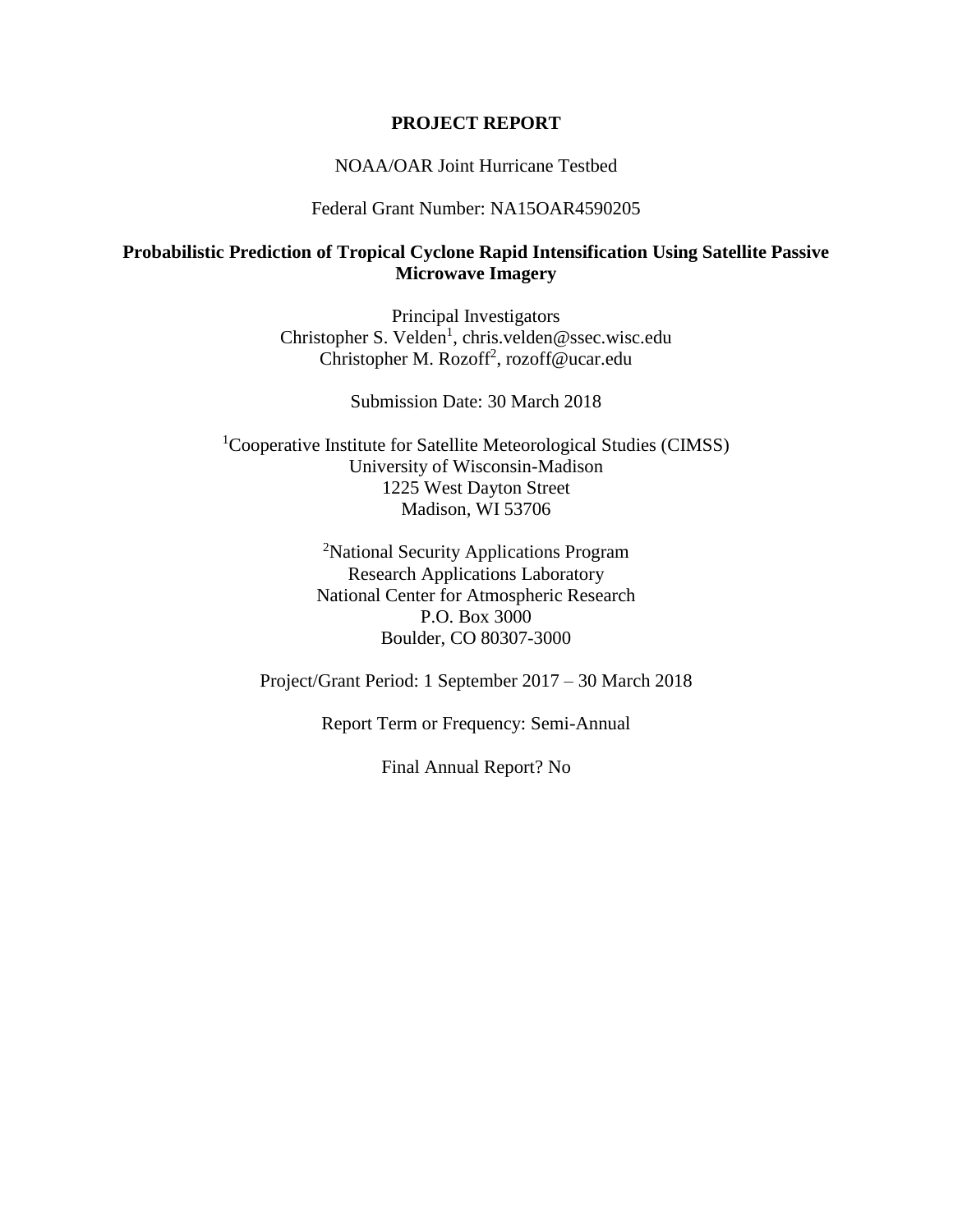### 1. ACCOMPLISHMENTS

The primary goal of this project is to improve the probabilistic prediction of rapid intensification (RI) in tropical cyclones (TCs). The framework in which we work is probabilistic models. We specifically are innovating upon existing statistical models that use environmental and TC-centric predictors. The statistical models used in this work include the Statistical Hurricane Intensity Prediction System (SHIPS) RI Index (RII) (Kaplan et al. 2015) and the logistic regression and Bayesian models of Rozoff and Kossin (2011) and Rozoff et al. (2015).

The objectives of this project are to update the three statistical models to include a new class of predictors derived from passive microwave imagery (MI) evincing aspects of storm structure relevant to RI, using a comprehensive dataset of MI that includes all available relevant sensors, and to develop a skillful consensus model that can be tested and deployed in real-time operations.

### *Milestones*

### a. **Climatological microwave dataset**

We created a large climatological passive microwave dataset containing virtually all satellite passes over all Atlantic and Eastern Pacific TCs at the 18.7, 36.5, and 89 GHz channels. This dataset covers the years 1995-2016 and is being updated to include 2017. The satellites used include the Advanced Microwave Scanning Radiometer for Earth Observing System (AMSR-E), the Advanced Microwave Scanning Radiometer 2 (AMSR-2), the Special Sensing Microwave Imager (SSM/I), the Special Sensing Microwave Imager/Sounder (SSMIS), the Tropical Rainfall Measuring Mission Microwave Imager (TMI), and the Global Precipitation Measurement Microwave Imager (GMI). The SSM/I, SSMIS, and TMI are calibrated to match the exact frequencies of the AMSR-E/2 and GMI instruments following the histogram matching technique described in Rozoff et al. (2015). Data are saved into native swath grids and also polar grids centered on the TC center. These data are used in this project to create MI-based predictors and are now being used by a number of research groups across the country, including SUNY-Albany, RSMAS/Miami, and Penn State University. Recently, a publication using this dataset has uncovered unique storm structures normalized by storm intensity that provide insight into RI (Fischer et al. 2018).

### b. **Baseline and New Models**

Using SHIPS developmental data and new microwave developmental datasets, we developed the new Bayesian, logistic regression, and SHIPS-RII models. Conforming with the operational SHIPS-RII consensus model, we have derived models for the following RI thresholds: 20 kt / 12 h; 25, 30, 35, and 40 kt / 24 h; 45 kt / 36 h; 55 kt / 48 h; and 65 kt / 72 h. The predictors for these models were described in the previous semi-annual report.

The Brier skill score improvements to the consensus of the RI models by including microwavebased predictors are shown in Fig. 1. The Brier skill score with respect to a climatological baseline is used to evaluate the model skill. The models with and without microwave-based predictors are evaluated for the exact same forecasts over the period 1998-2016 in both the Atlantic and Eastern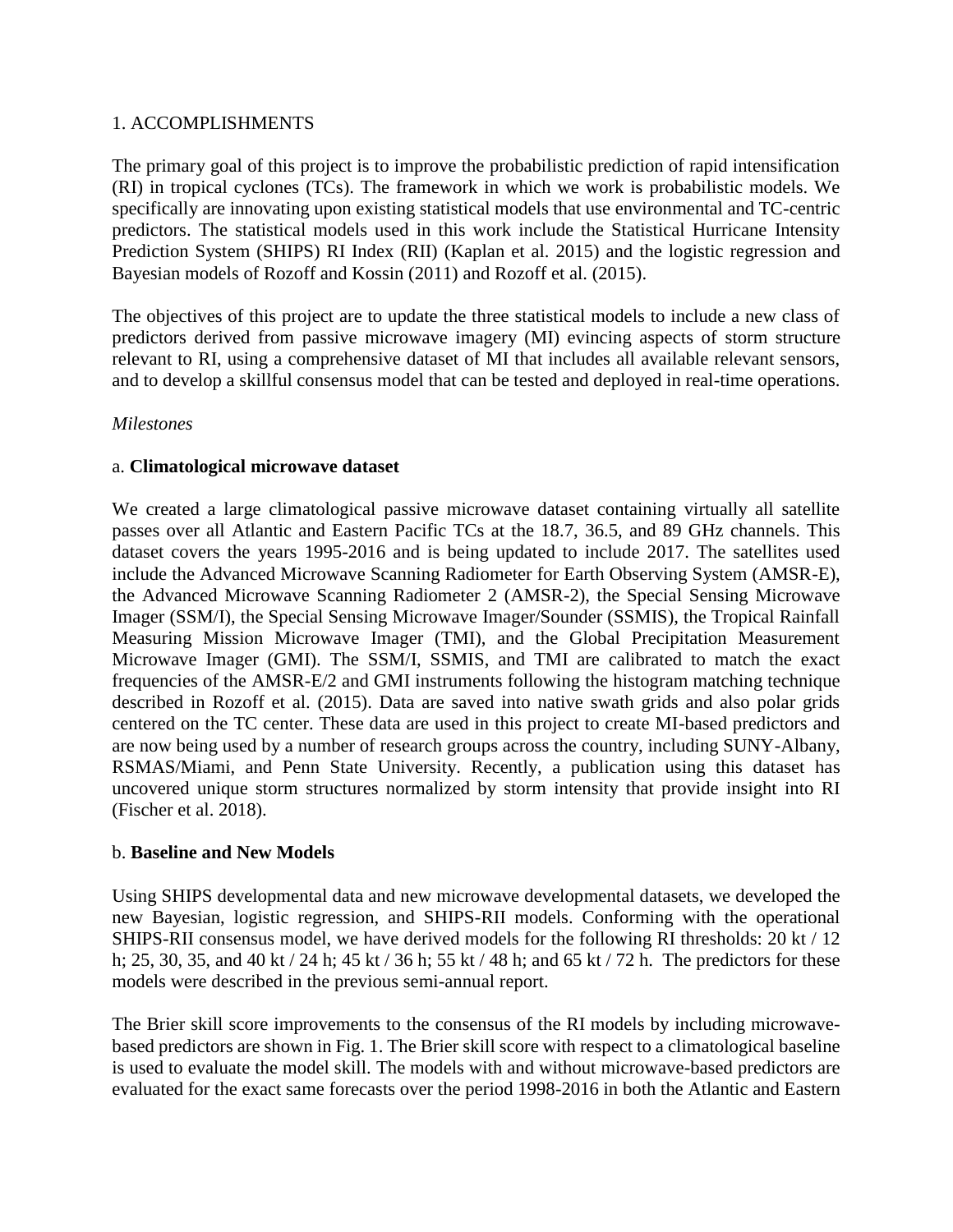Pacific using leave-one-year-out cross validation. In both basins, and for all models, skill is substantially improved by the inclusion of the microwave-based predictors listed in Tables 2 and 4, although the relative improvements become small or zero at the 65 kt / 72-h RI threshold due to the lack of MI-based predictors. We note that all consensus member models also experience enhanced skill by including MI-based predictors except at the 65 kt / 72-h threshold, where the improvements are small or zero due to few or no MI-based predictors used. The consensus produces the highest skill, consistent with the results of the non-microwave-based models in Kaplan et al. (2015).



**Figure 1.** The Brier skill scores of the consensus RI model with (blue) and without (red) microwave-based predictors for the (a) Atlantic and (b) Eastern Pacific using leave-one-year-out cross-validation for the years 1998-2016.

### c. **Real-time testing of models during 2017 Atlantic and Eastern Pacific hurricane seasons**

An experimental website was developed to demonstrate and allow a quick assessment of the probabilities of RI with the updated models and the inclusion of satellite microwave data in realtime. The site can be found at [http://tropic.ssec.wisc.edu/real-time/mw-ri-prob/.](http://tropic.ssec.wisc.edu/real-time/mw-ri-prob/) Four different microwave sensors are being used in this real-time demonstration:

- 1) Special Sensor Microwave Imager (SSM/I) from the Defense Meteorological Satellite Program (DMSP) F15 satellite
- 2) Special Sensor Microwave Imager/Sounder (SSMI/S) from the DMSP F16, F17, and F18 satellites
- 3) Advanced Microwave Scanning Radiometer 2 (AMSR2)
- 4) Global Precipitation Measurement (GPM) Microwave Imager (GMI)

An example of the real-time website from 2240 UTC 24 August 2017 during Hurricane Harvey is illustrated in Fig. 2. The probabilities of RI with microwave predictors are displayed in the left table, and the concurrent operational RI model probabilities are displayed in the right table. Both probabilities are shaded based on percentages. Past probabilities can be viewed in the chart below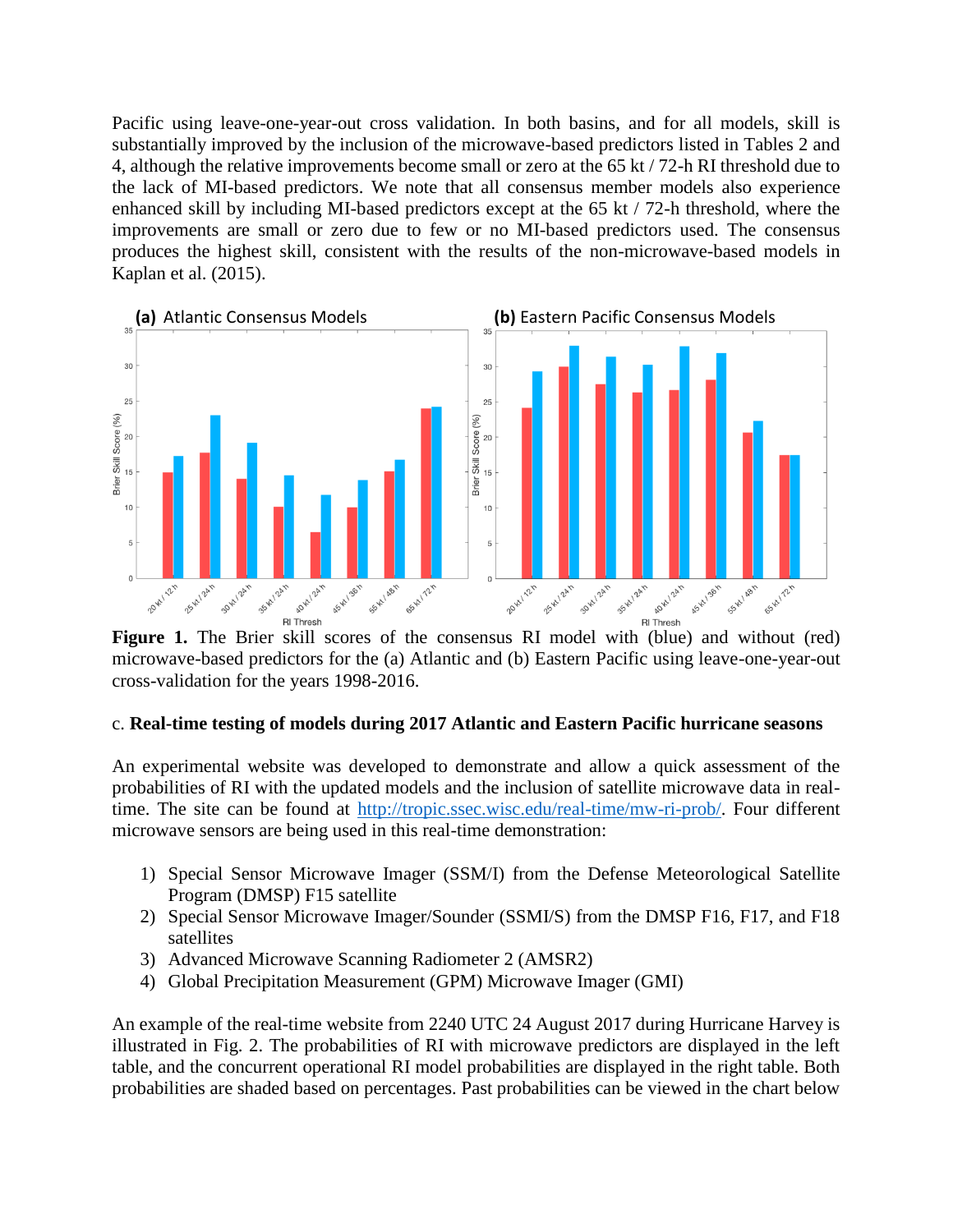the left table. Boxes are shaded based on consensus RI probabilities using microwave data. White boxes indicate probabilities were not available due to the lack of MW data in that analysis cycle, which has an occurrence rate of about 39% in the Atlantic Basin. In addition, no RI probabilities are calculated using microwave data if the TC center is too close to land.

Past RI probability tables for a particular storm can also be viewed by clicking on the "History" link or the TC name in the right column. An example of the RI probabilities history for TC Katia (2017) is shown in Fig. 3. The intensity of the TC and the maximum potential intensity (MPI) are listed. (In the SHIPS-RII model, the model probabilities are set to zero if the RI thresholds exceeds the MPI.) Between 0600 UTC 6 September 0600 UTC 7 September 2017, Katia rapidly intensified by 35 kts, and 30kts between 1200 UTC 6 September and 1200 UTC 7 September. In both of these cases, higher RI probabilities were predicted with the microwave-enhanced models.



**Figure 2.** Example of the real-time TC RI prediction site designed to demonstrate the upgraded RI models using microwave data.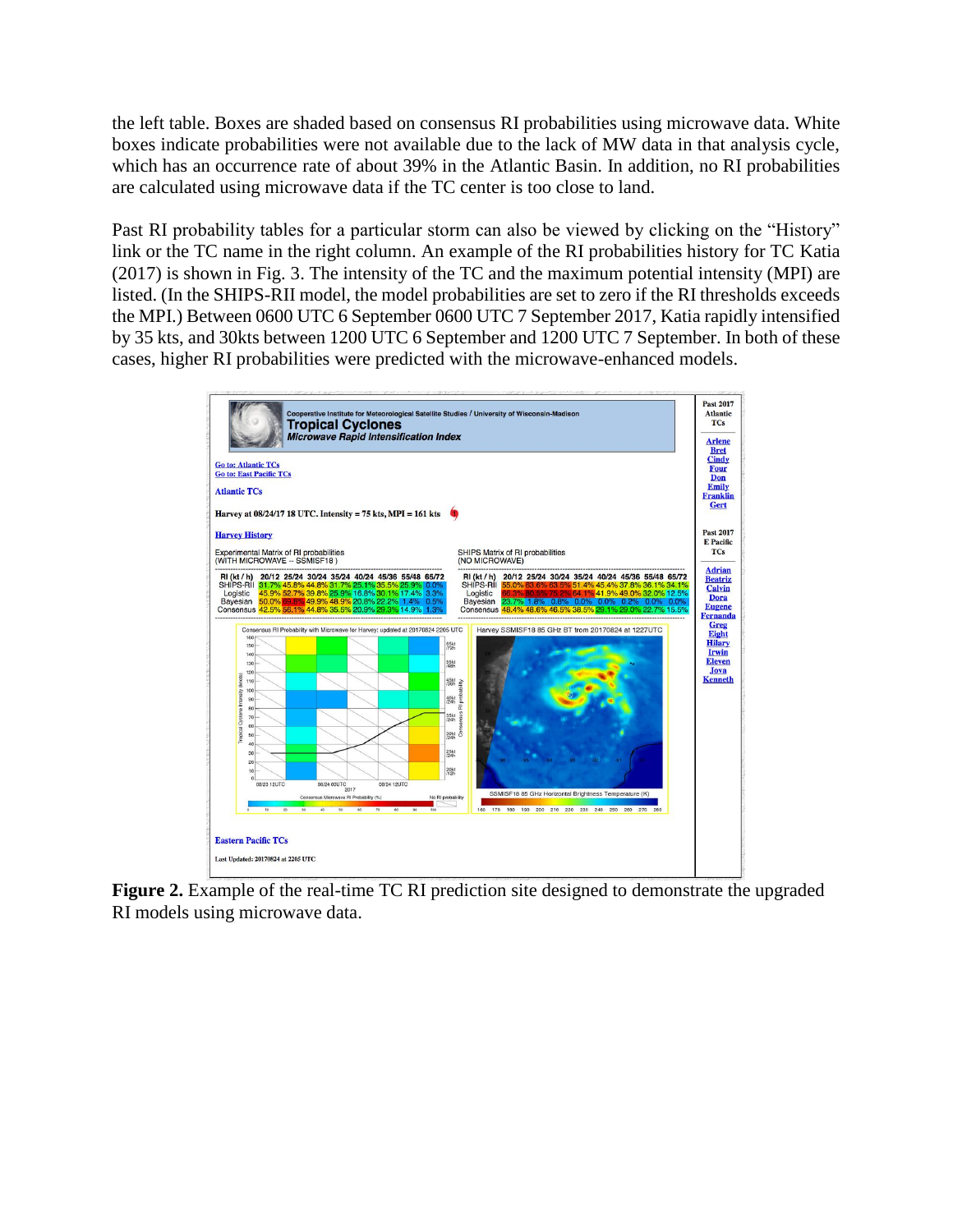| Katia at 09/06/17 18 UTC. Intensity = 65 kts, MPI = 162 kts                                                                                                                                                                                                                                                    |                                                                                                                                                                                                                                                                                                                      |
|----------------------------------------------------------------------------------------------------------------------------------------------------------------------------------------------------------------------------------------------------------------------------------------------------------------|----------------------------------------------------------------------------------------------------------------------------------------------------------------------------------------------------------------------------------------------------------------------------------------------------------------------|
| <b>Experimental Matrix of RI probabilities</b><br>(WITH MICROWAVE -- SSMISF18)                                                                                                                                                                                                                                 | SHIPS Matrix of RI probabilities<br>(NO MICROWAVE)                                                                                                                                                                                                                                                                   |
| RI (kt / h) 20/12 25/24 30/24 35/24 40/24 45/36 55/48 65/72<br>SHIPS-RII 34.4% 50.0% 50.0% 31.7% 14.4% 34.0% 35.6% 57.5%<br>Logistic 38.4% 71.2% 64.2% 39.3% 16.7% 51.7% 55.8% 67.0%<br>Bayesian 30.0% 49.9% 10.7% 3.1% 0.5% 5.1% 0.6% 3.1%<br>Consensus 34.3% 57.0% 41.6% 24.7% 10.5% 30.3% 30.7% 42.5%       | 20/12 25/24 30/24 35/24 40/24 45/36 55/48 65/72<br>RI (kt / h)<br>SHIPS-RII 46.8% 64.8% 63.4% 54.3% 44.3% 51.4% 41.0% 59.5%<br>55.8% 85.1% 80.1% 70.7% 42.6% 65.9% 51.8% 41.8%<br>Logistic<br>Bayesian 29.8% 13.8% 13.4% 6.4% 5.4% 2.7% 0.3% 0.5%<br>Consensus 44.1% 54.6% 52.3% 43.8% 30.8% 40.0% 31.1% 33.9%       |
| Katia at 09/06/17 12 UTC. Intensity = 40 kts, MPI = 170 kts                                                                                                                                                                                                                                                    |                                                                                                                                                                                                                                                                                                                      |
| <b>Experimental Matrix of RI probabilities</b><br>(WITH MICROWAVE -- AMSR2)                                                                                                                                                                                                                                    | <b>SHIPS Matrix of RI probabilities</b><br>(NO MICROWAVE)                                                                                                                                                                                                                                                            |
| 20/12 25/24 30/24 35/24 40/24 45/36 55/48 65/72<br>RI (kt / h)<br>SHIPS-RIL 31.8% 50.1% 50.1% 32.2% 6.4% 39.0% 28.8% 51.3%<br>36.7% 82.0% 70.6% 50.4% 12.5% 52.4% 56.0% 74.9%<br>Logistic<br>Bayesian 12.3% 71.6% 24.7% 4.2% 0.8% 17.1% 5.1% 23.7%<br>Consensus 26.9% 67.9% 48.5% 28.9% 6.6% 36.2% 30.0% 50.0% | 20/12 25/24 30/24 35/24 40/24 45/36 55/48 65/72<br>RI (kt / h)<br>SHIPS-RII 18.5% 50.0% 38.3% 23.2% 12.7% 31.9% 38.7% 60.0%<br>34.1% 69.9% 59.8% 43.2% 21.1% 54.1% 51.2% 51.2%<br>Logistic<br>Bayesian 11.8% 41.6% 28.7% 6.3% 5.3% 5.2% 2.0% 12.1%<br>Consensus 21.5% 53.9% 42.3% 24.2% 13.0% 30.4% 30.6% 41.1%      |
| Katia at $09/06/17$ 06 UTC. Intensity = 35 kts, MPI = 164 kts                                                                                                                                                                                                                                                  |                                                                                                                                                                                                                                                                                                                      |
| Experimental Matrix of RI probabilities<br>(WITH MICROWAVE -- SSMISF18)                                                                                                                                                                                                                                        | SHIPS Matrix of RI probabilities<br>(NO MICROWAVE)                                                                                                                                                                                                                                                                   |
| RI (kt / h) 20/12 25/24 30/24 35/24 40/24 45/36 55/48 65/72<br>SHIPS-RII 22.6% 45.5% 39.1% 7.7% 4.2% 38.6% 24.4% 44.9%<br>48.8% 54.7% 43.6% 23.8% 17.1% 60.8% 40.1% 64.3%<br>Logistic<br>Bayesian 12.5% 11.6% 11.6% 0.9% 0.9% 15.5% 1.9% 6.6%<br>Consensus 28.0% 37.3% 31.4% 10.8% 7.4% 38.3% 22.1% 38.6%      | 20/12 25/24 30/24 35/24 40/24 45/36 55/48 65/72<br>RI (kt / h)<br>SHIPS-RIL 9.1% 37.3% 21.6% 10.2% 8.8% 15.4% 24.4% 50.3%<br>20.0% 46.2% 34.1% 19.7% 13.2% 43.7% 30.6% 37.5%<br>Logistic<br>4.8% 27.7% 18.1% 4.2% 2.6% 4.8% 1.2% 3.8%<br><b>Bayesian</b><br>Consensus 11.3% 37.1% 24.6% 11.4% 8.2% 21.3% 18.7% 30.5% |

Figure 3. Example of RI probabilities from Atlantic TC Katia (2017).

Unfortunately, as the season ended, the results of this particular set of models were not superior to the operational RI models that do not use MI-based predictors. We briefly summarize the results here. A homogeneous comparison of the Brier skill scores of all the new MI-enhanced RI models run in real-time (with real-time quality data) vs. their non-MI-based operational counterparts is shown in Fig. 4. In the Atlantic, the BSS of the MI-based models is positive and not terribly worse than the operational models at most lead-times, although there are a couple of instances where the MI-based models outperform the operational models. In particular, both the Bayesian and logistic regression models outperformed the operational versions at the 45 kt / 24 h threshold. The MIenhanced logistic regression model also slightly outperformed the operational version at 20 kt /12 h and 65 kt / 72 h. The MI-enhanced Bayesian model also outperformed the operational model at the 55 kt / 24 h and 65 kt / 72 h thresholds. Overall, however, the consensus is slightly worse at most RI thresholds in the Atlantic. The results in the Eastern Pacific are similar. If we stratify the results by RI and non-RI cases, we see the MI-enhanced models actually produce higher BSS than the operational models at the majority of RI thresholds for non-RI cases. Therefore the MI-based models reduce false alarms compared to the operational models. However, a primary objective is to also improve RI detection. We suspect part of the reason for the slightly worst performance of the MI-based models is that the training dataset is much smaller than the operational dataset, since satellite overpasses cover TCs only roughly half of the time and the training period is also shorter (1998-2016 vs. 1995-2016). Thus, while MI-based predictors can enhance skill when the models are trained on datasets of equal size and for equivalent dates and times, we hypothesize it would take exceptional improvements from the MI-based predictors to overcome the training size deficit conundrum when comparing the MI-based model against operational models trained on much larger datasets.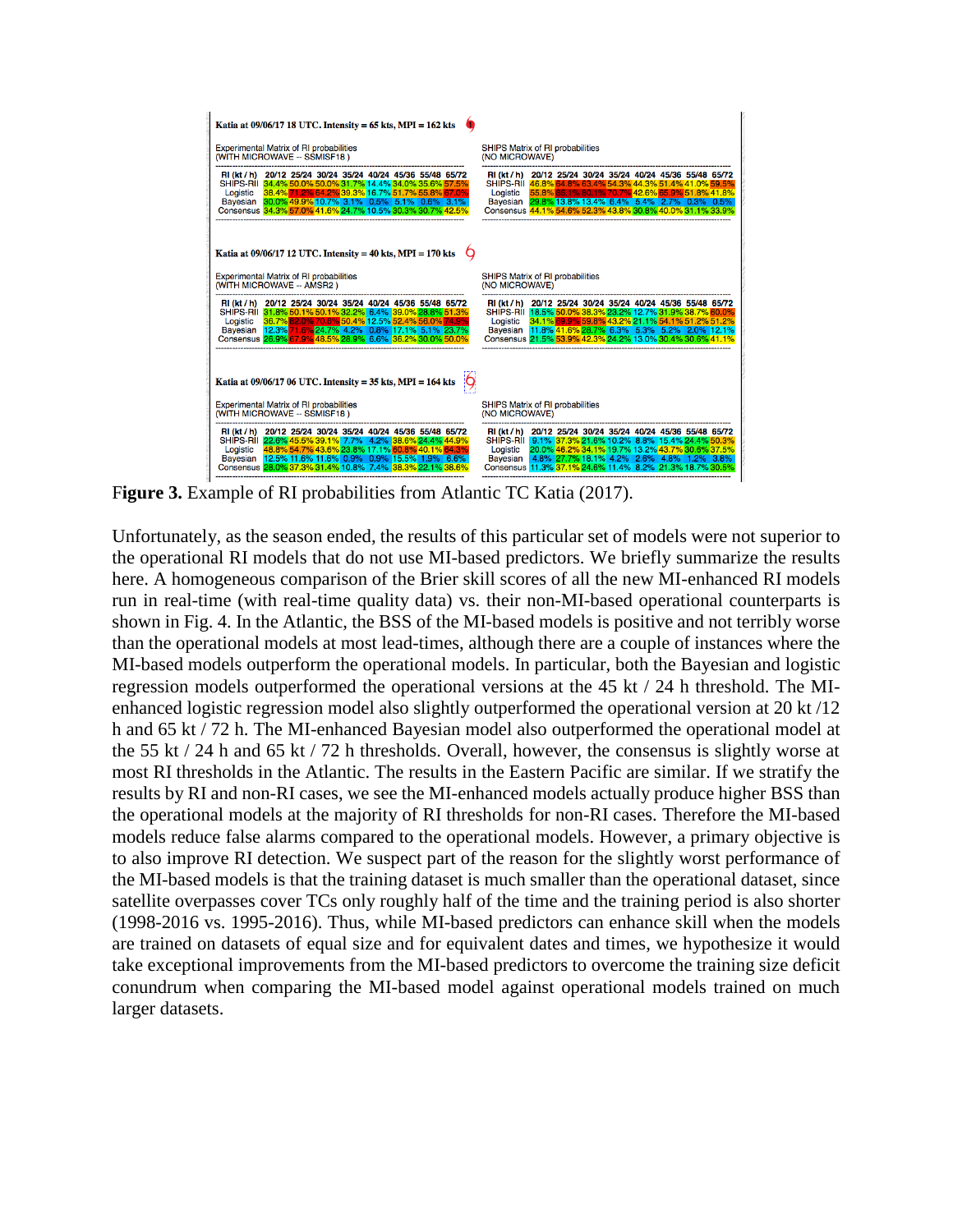

**Figure 4.** Brier skill scores for all RI thresholds for the MI-enhanced RI models (red) and non-MIbased operational RI models (blue) for the Atlantic (top) and Eastern Pacific (bottom).

#### d. **A Revised Model**

Given these negative results, we are now seeking a new focus to see if we can find exceptional MI-based predictors that overcome the training sample challenge. Using our MI dataset, Fischer et al. (2018) developed a normalized MI analysis technique that can better detect TC structure associated with RI. The procedure to create normalized fields is done with respect to a TC's current intensity, such that the climatological microwave imagery structure for a given intensity bin is subtracted from each microwave image in the same intensity bin. Each difference field is then normalized by the standard deviation of the climatological structure. This analysis is done on imagery rotated with respect to the deep-layer shear vector. The 37-GHz (horizontal polarization) and 85-GHz polarization corrected temperatures were evaluated and found to be the most useful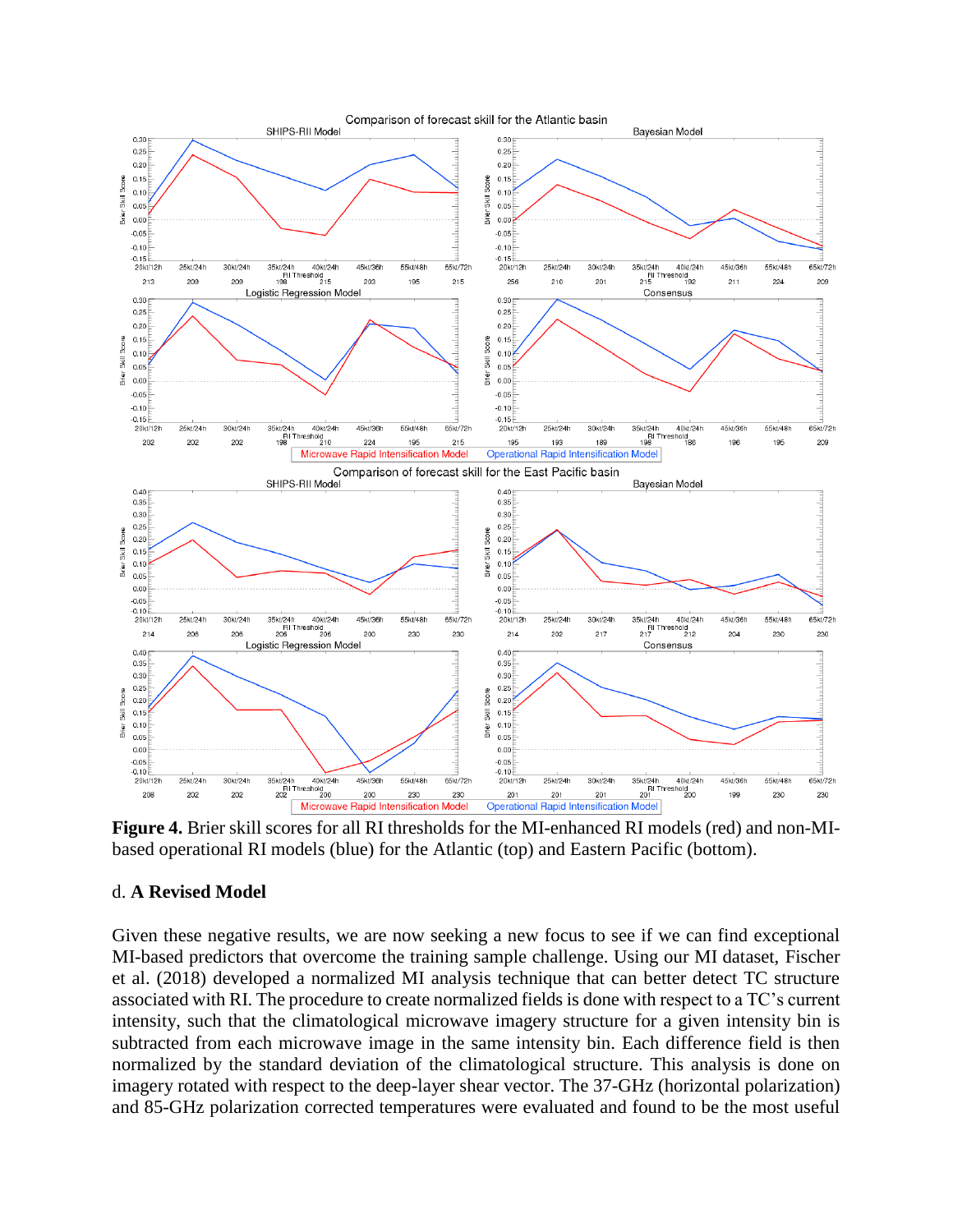to detect robust RI structure. Robust anomaly structures were found in the normalized brightness temperature fields for weakening, steady, slowly intensifying, and rapidly intensifying storms. Simple tests were conducted in Fischer et al. (2018) showing that simple azimuthal means of the normalized fields over some radial range can provide skillful RI predictions.

Given these promising results, we discard the previous MI-based predictors (from previous reports and results above) and simply test a small set of predictors using the normalized 37-GHz and 85- GHz fields of Fischer et al. (2018), including azimuthal mean brightness temperatures for the radial ranges of  $r = 0$  to 50, 75, 100, and 150 km and quadrant average brightness temperatures for  $r =$ 100 km, where the quadrants are defined with respect to the deep-layer shear vector. Given time constraints, development and testing were performed only on the logistic regression and Bayesian models, but will also be extended to SHIPS-RII by the final report. It turns out, for each model and threshold in both basins, one 37 GHz-based predictor and sometimes a second 85-GHz predictor always benefit the model compared to an equivalent model not possessing a MI-based predictor. More often than not, the upshear-left and upshear-right quadrants of the normalized 37-GHz imagery provides the most useful predictors, indicating a more anomalously active convective region upshear of the storm is more conducive to RI (i.e., the storm is more symmetric).



Figure 5. The Brier skill scores of the Bayesian model, logistic regression model, and their consensus with and without microwave-based predictors for the Atlantic using leave-one-year-out cross-validation for the years 1998-2016.

The Brier skill scores for the new Bayesian and logistic regression models, along with a two-model consensus, for the Atlantic and Eastern Pacific are provided in Figs. 5 and 6. At every threshold, the MI-based predictors add significant skill. As before, the Eastern Pacific offers much higher skill. Interestingly, the two-model consensus here performs competitively, if not better, than the three-model consensus with the older MI-based models in Fig. 1. A 2017 post-season analysis is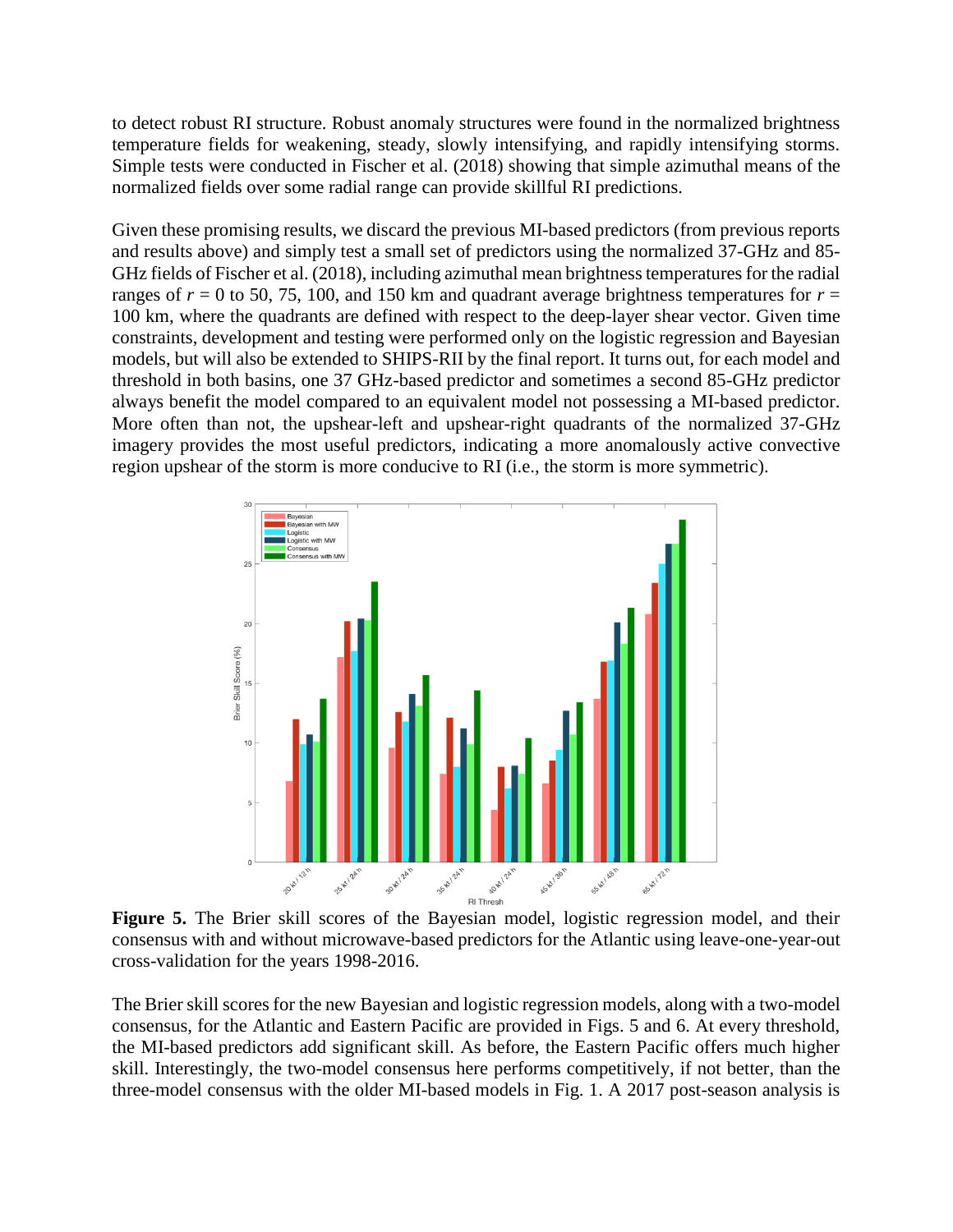currently being performed at the time of this report but has not yet been completed but should be concluded soon.



consensus with and without microwave-based predictors for the Eastern Pacific using leave-oneyear-out cross-validation for the years 1998-2016.

### **Status of Project Tasks / Milestones**

The following table summarizes the tasks originally proposed with some updated dates due to a NCE, and the status of these tasks.

| <b>Task</b>             | <b>Proposed Activity</b>                                               | <b>Status</b> |
|-------------------------|------------------------------------------------------------------------|---------------|
|                         | Update developmental dataset to include MI of Atlantic and Eastern     | Completed     |
|                         | Pacific TCs from all available sensors (1998-2016). [September 2015 –  |               |
|                         | January 2017]                                                          |               |
| $\mathbf{2}$            | Examine and test for significance of new MI-based predictors.          | Completed     |
|                         | [September $2015 -$ January 2016]                                      |               |
| 3                       | Update logistic regression model to incorporate improved MI predictors | Completed     |
|                         | and evaluate on retrospective and real-time cases. [January – March]   |               |
|                         | 2016]                                                                  |               |
| $\overline{\mathbf{4}}$ | Enhance the Bayesian and linear discriminant analysis-based SHIPS-RII  | Completed     |
|                         | models with up-to-date MI dataset. [January – March 2016]              |               |
| 5                       | Evaluation of updated SHIPS-RII and Bayesian models on retrospective   | Completed     |
|                         | dataset. [March $-$ May 2016]                                          |               |
| 6                       | Convert code from Matlab (development framework) to Fortran and C      | In Progress   |
|                         | so that code is portable to NCEP operations. [April 2016 – December    | pending new   |
|                         | 20171                                                                  | results       |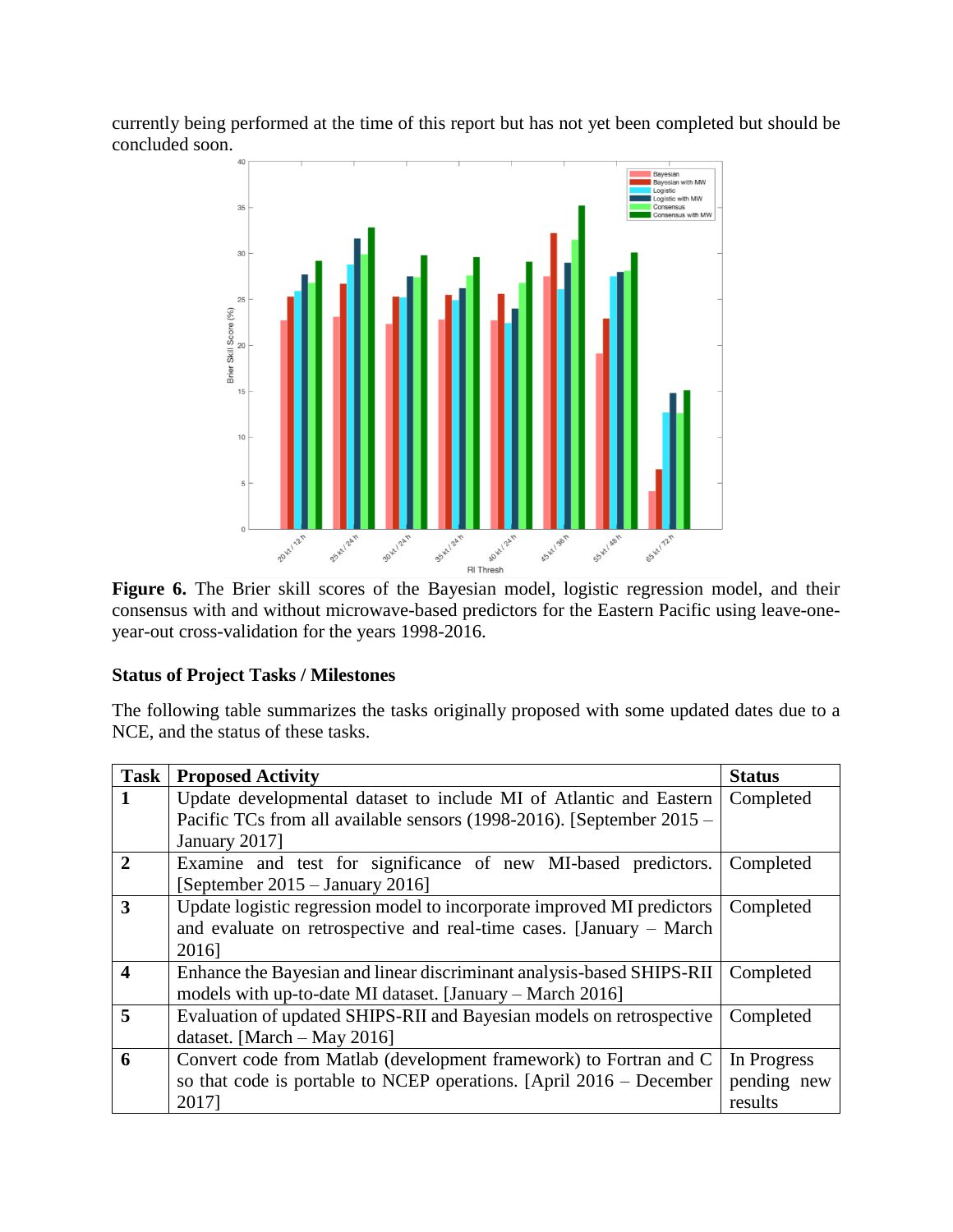|           | In-house real-time testing of models in the Atlantic and Eastern Pacific   Completed                                                     |             |
|-----------|------------------------------------------------------------------------------------------------------------------------------------------|-------------|
|           | and continue reforecasts of previous seasons in simulated operational<br>conditions with archived real-time data. [June – November 2016] |             |
|           |                                                                                                                                          |             |
|           | Evaluation of models and model updates. [January – December 2017]                                                                        | Completed   |
|           | Prepare final NCEP-ready code and documentation for running and   In Progress                                                            |             |
|           | maintaining models at the conclusion of the project. [February –                                                                         | pending new |
|           | December 2017]                                                                                                                           | results     |
| <b>10</b> | Operational demo real-time test. [June – November 2017]                                                                                  | Completed   |

We are currently testing new model revisions given the real-time testing results of 2017. We will provide real-time results to JHT/NHC points of contact for these revised models as soon as they become available. Items 6 and 9 will be completed, and will be delivered and supported at no-cost post project if the NHC is interested in the JHT results here and as found in our real-time evaluation.

### *References*

- Fischer, M. S., B. H. Tang, K. L. Corbosiero, and C. M. Rozoff, 2018: Normalized convective characteristics of tropical cyclone rapid intensification events in the North Atlantic and Eastern North Pacific. *Mon. Wea. Rev.*, in press.
- Kaplan, J., C. M. Rozoff, and Co-Authors, 2015: Evaluating environmental impacts of tropical cyclone rapid intensification predictability utilizing statistical models. *Wea. Forecasting*, **30**, 1374-1396.
- Rozoff, C. M., and J. P. Kossin, 2011: New probabilistic forecast models for the prediction of tropical cyclone rapid intensification. *Wea. Forecasting*, **26**, 677-689.
- Rozoff, C. M., C. S. Velden, J. Kaplan, J. P. Kossin, and A. J. Wimmers, 2015: Improvements in the probabilistic prediction of tropical cyclone rapid intensification with passive microwave observations. *Wea. Forecasting*, **30**, 1016-1038.

**What opportunities for training and professional development has the project provided?**

This project will provide training for forecasters for the use of MI-based probabilistic RI models in operations.

### **How were the results disseminated to communities of interest?**

We provided the real-time results on a shared webpage with our points of contact at NHC. Prior results have been presented at conferences. We will provide a real-time-capable version of our algorithm code to NHC if approved.

### **What do you plan to do during the next reporting period to accomplish the goals and objectives?**

We plan to do final real-time testing on revised RI models and finish the work on developing a real-time Fortran/C-based algorithm that can operate successfully on NOAA computers.

# 2. PRODUCTS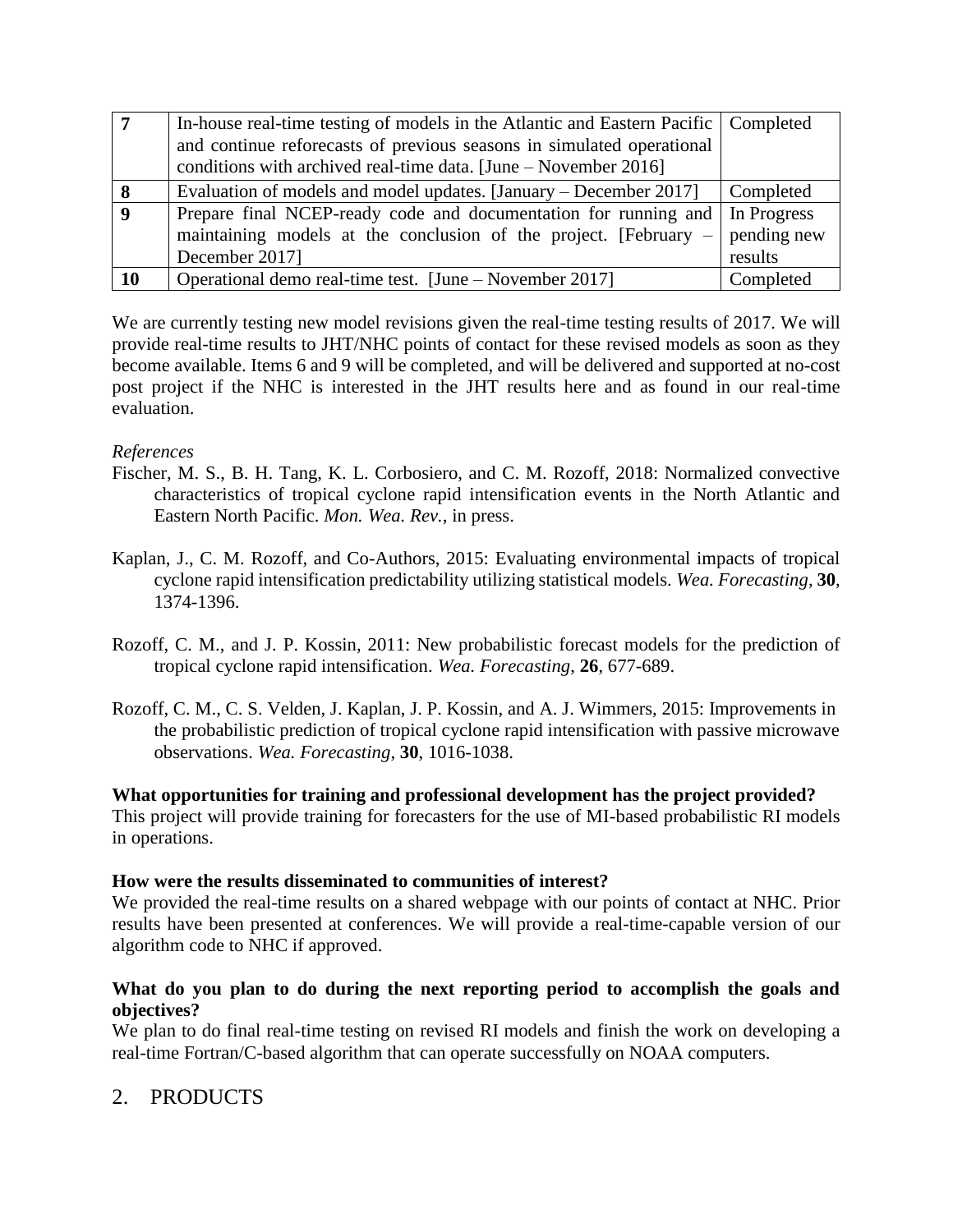### **Presentations in this reporting period**

None to report.

### **Publications**

None to report. However, we will submit a paper on the results of this project pending 2017 postseason analysis with the revised RI models.

### **Products**

We will submit a Fortran/C-based algorithm of the MI-enhanced RI models to be run on NOAA HPC systems pending the 2017 post-season analysis with the RI models using MI-based predictors derived from the normalized brightness temperatures dataset.

# 3. PARTICIPANTS & OTHER COLLABORATING ORGANIZATIONS

### **What individuals have worked on this project?**

Christopher Velden (PI), Christopher Rozoff (Co-PI), Sarah Griffin (CIMSS/UW-Madison research assistant)

### **Has there been a change in the PD/PI(s) or senior/key personnel since the last reporting period?**

No

### **What other organizations have been involved as partners? Have other collaborators or contacts been involved?**

Forecasters and Program Officials (e.g., Shirley Murillo and Christopher Landsea and all other NHC points of contact) at the National Hurricane Center/Joint Hurricane Testbed have been briefed on the project progress.

# 4. IMPACT

### **What was the impact on the development of the principal discipline(s) of the project?**

We have anticipated that this project will improve one of the NHC's most reliable forecast tools for predicting RI in TCs, thereby helping NHC improve intensity prediction of TCs. While this project is highly practical, the results of this project may also contribute to increased scientific understanding of intensification processes in TCs.

### **What was the impact on other disciplines?**

While the impact may be minimal, other disciplines often use the types of statistical models we have used in this project, and therefore researchers may find our project methodology useful.

# **What was the impact on the development of human resources?**

None to report.

### **What was the impact on teaching and educational experiences?**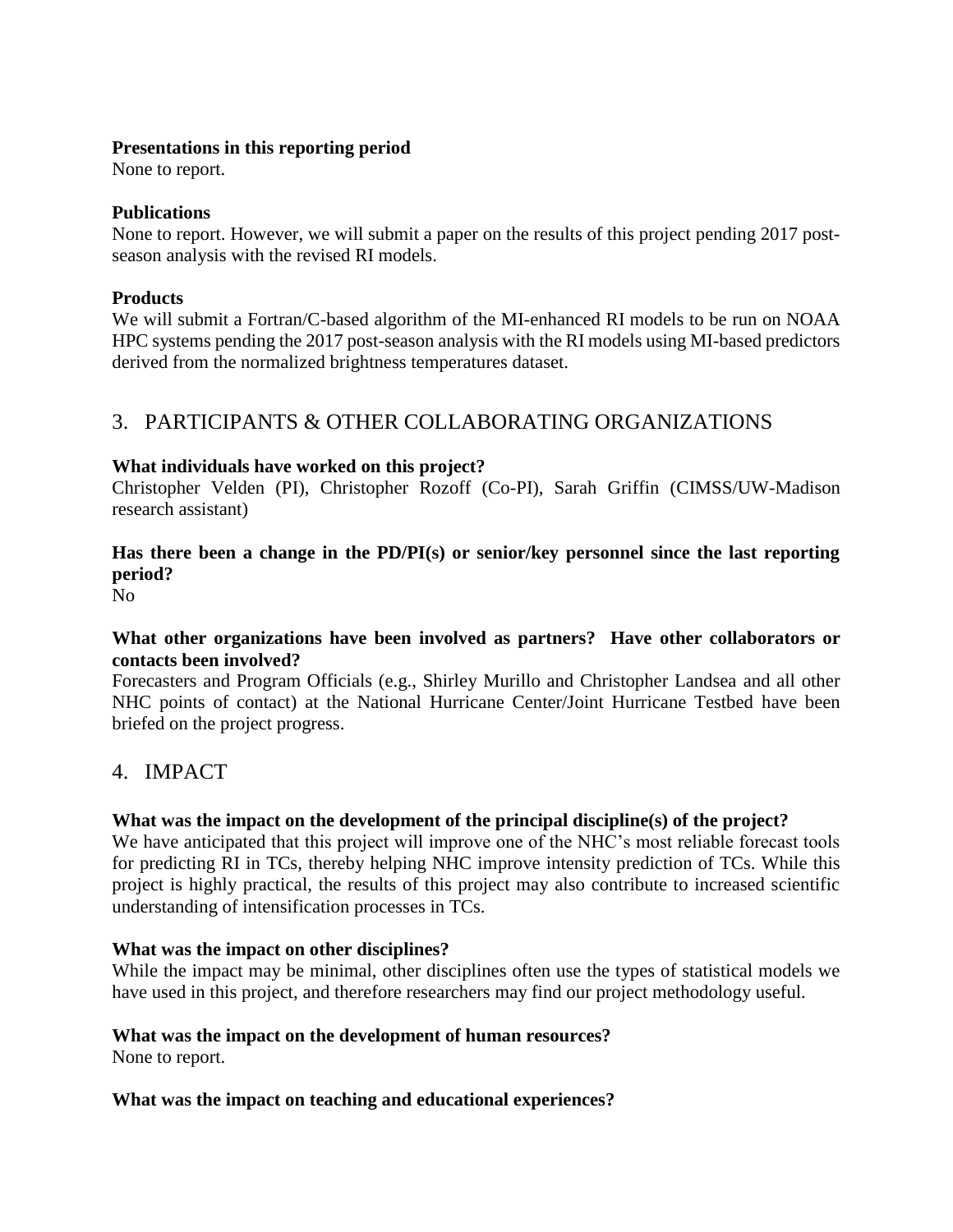None to report.

## **What was the impact on physical, institutional, and information resources that form infrastructure?**

None to report.

### **What was the impact on technology transfer?**

None to report.

### **What was the impact on society beyond science and technology?**

Improved TC intensity prediction, especially RI, will be extremely valuable to society, particularly emergency management planning.

#### **What percentage of the award's budget was spent in a foreign country(ies)?**  $0\%$ .

## 5. CHANGES/PROBLEMS

The original set of MI-based models did not perform up to our expectations, so efforts were recently made to try out new innovations in the analysis of microwave imagery with respect to storm intensification.

## 6. SPECIAL REPORTING REQUIREMENTS

We report here on the project's Readiness Level as part of the Joint Hurricane Testbed.

### **Transition to operations activities**

The statistical modeling framework is being developed to run in real-time and also in Fortran/Cbased code (as opposed to the Matlab developmental framework) so that it will be readily able to run in an operational environment, including the WCOSS high performance computing system.

### **Summary of testbed-related collaborations, activities, and outcomes**

We have communicated with points of contact (POC) Christopher Landsea, John Beven, Daniel Brown, and Dave Roberts at the NHC for real-time analysis and testing during the 2017 hurricane season. They also requested results from the 2018 hurricane season given our difficulties with an earlier version of our RI models.

### **Has the project been approved for testbed testing yet?**

The 2017 real-time testing is being performed on CIMSS computing platforms. We were requested to run on CIMSS platforms again in 2018, so we will continue to do so and provide results in our final report.

## **What was transitioned to NOAA?**

Nothing at this time.